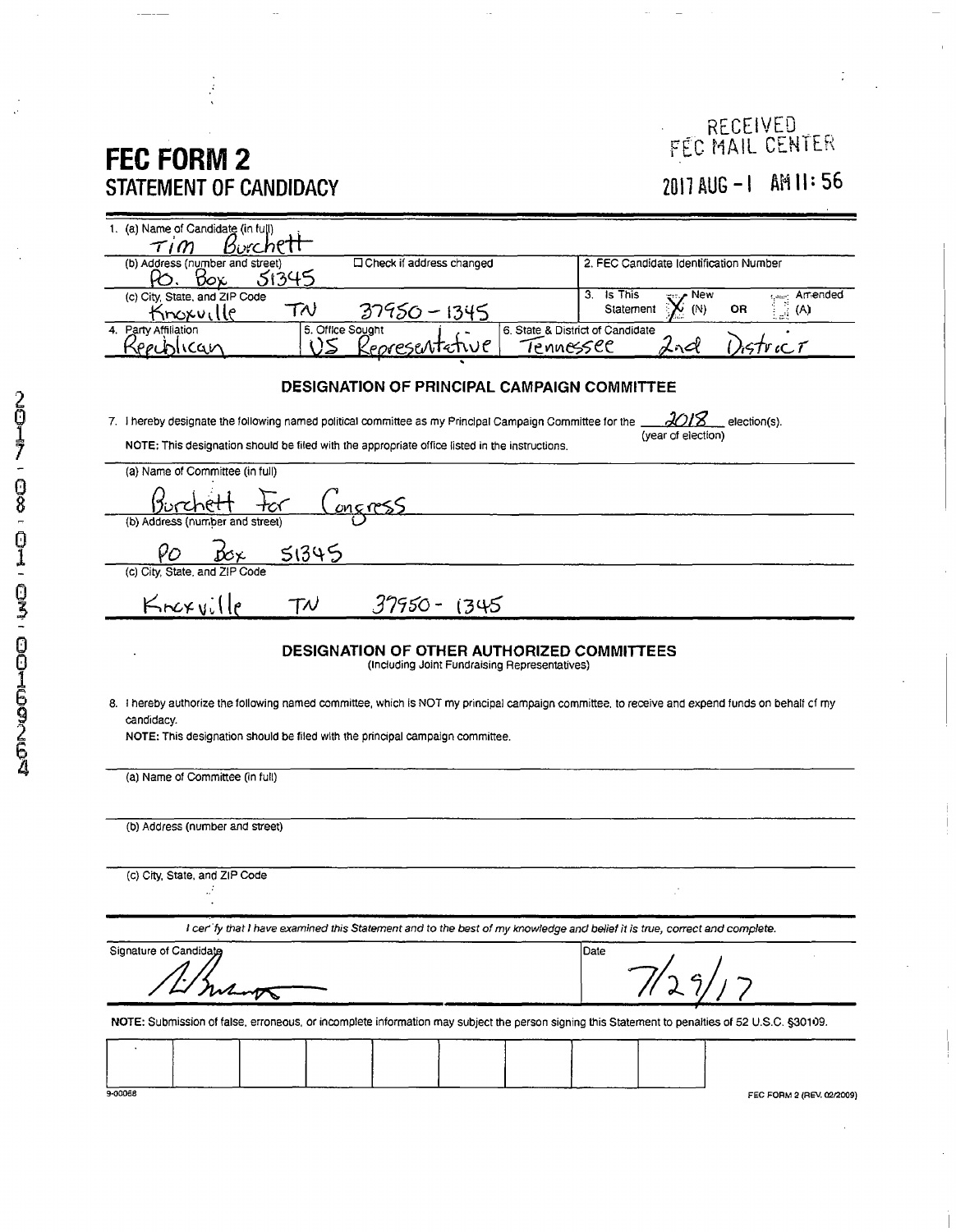**Particle Controllering Controllering Controllering Controllering Controllering Controllering Controllering Controllering Controllering Controllering Controllering Controllering Controllering Controllering Controllering Co** FEC Form 2S (Revised 02/2017) of Additional Authorized Committees Page of Let  $P$ 

## **DESIGNATION OF OTHER AUTHORIZED COMMITTEES**

(Including Joint Fundraising Representatives)

8. I hereby authorize the following named committee, which is NOT my principal campaign committee, to receive and expend funds on behalf of my , candidacy. NOTE: This designation should be filed with the principal campaign committee.

(a) Name of Committee (in full)

(b) Address (number and street)

(c) City, State, and ZIP Code

8. I hereby authorize the following named committee, which is NOT my principal campaign committee, to receive and expend funds on behalf of my candidacy. NOTE: This designation should be filed with the principal campaign committee.

(a) Name of Committee (in full)

(b) Address (number and street)

(c) City, State, and ZIP Code

8. I hereby authorize the following named committee, which is NOT my principal campaign committee, to receive and expend funds on behalf of my candidacy. NOTE: This designation should be filed with the principal campaign committee.

(a) Name of Committee (in full)

(b) Address (number and street)

(c) City, State, and ZIP Code

8. I hereby authorize the following named committee, which is NOT my principal campaign committee, to receive and expend funds on behalf of my candidacy. NOTE: This designation should be filed with the principal campaign committee.

**L** J **J L** 

(a) Name of Committee (in full)

(b) Address (number and street)

(c) City, State, and ZIP Code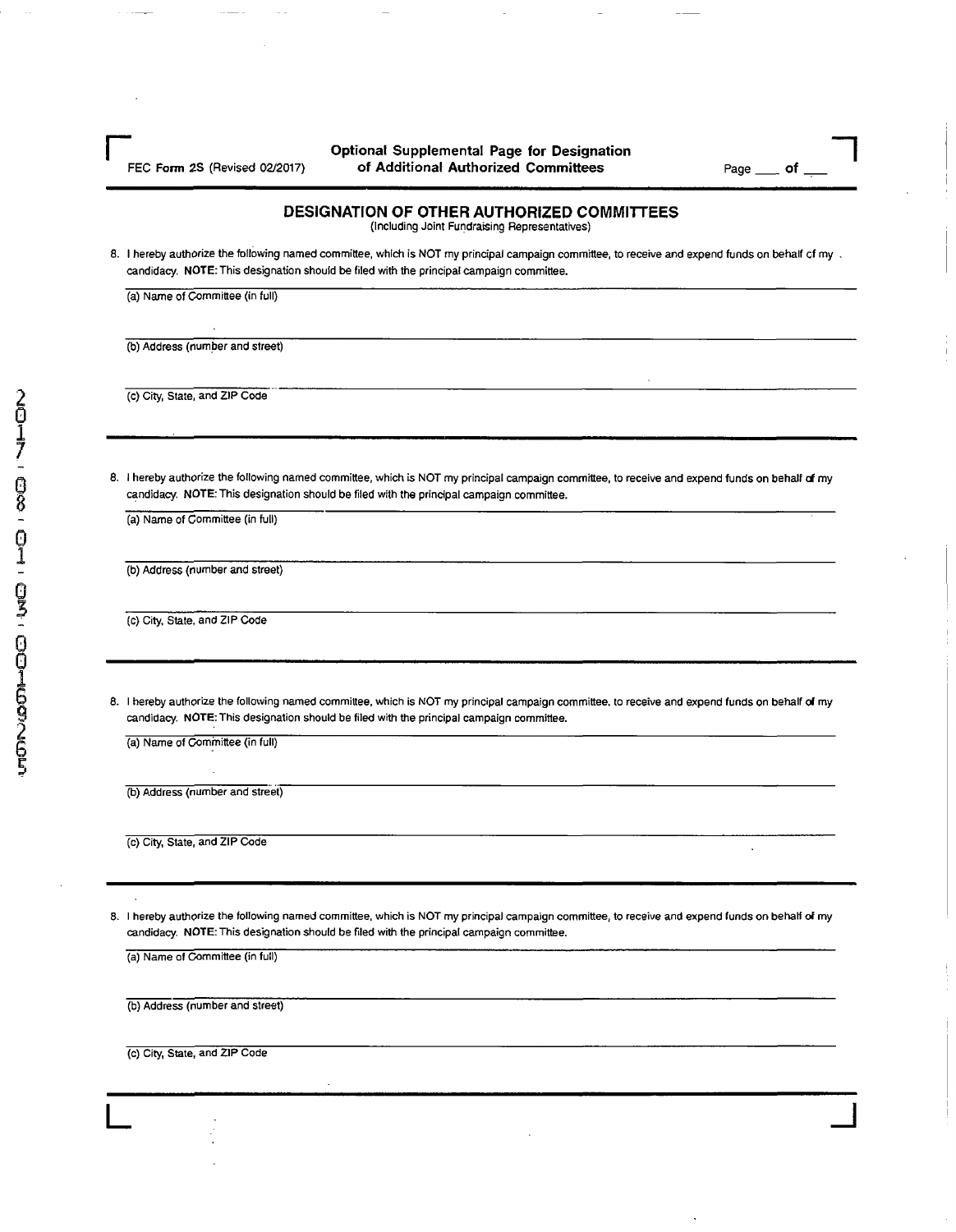